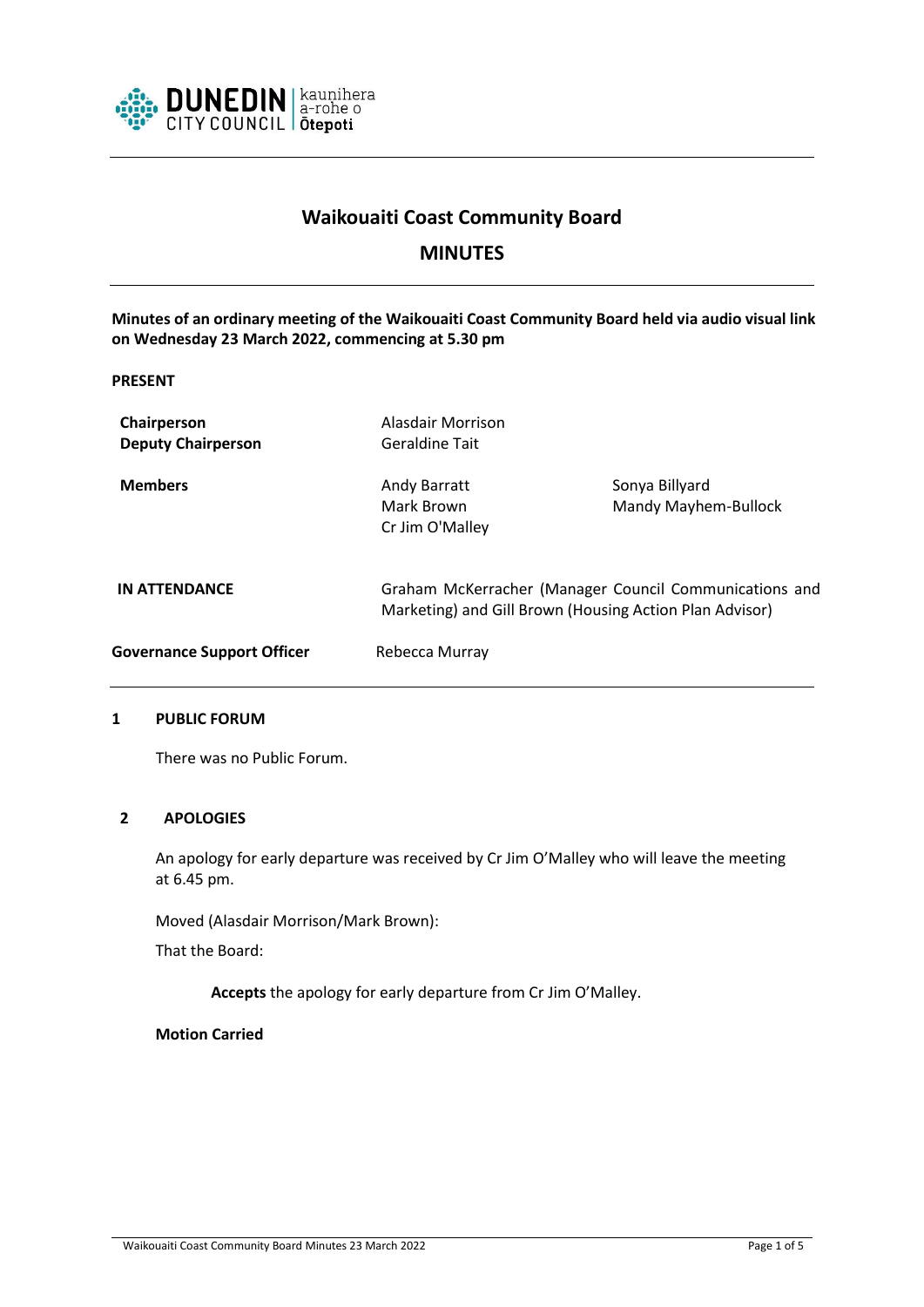# **3 CONFIRMATION OF AGENDA**

Moved (Alasdair Morrison/Cr Jim O'Malley):

That the Board:

**Confirms** the agenda with the following alteration:

That Item 13 Council Activities be taken at an appropriate time before Cr O'Malley leaves the meeting.

# **Motion Carried**

# **4 DECLARATIONS OF INTEREST**

Members were reminded of the need to stand aside from decision-making when a conflict arose between their role as an elected representative and any private or other external interest they might have.

Moved (Alasdair Morrison/Cr Jim O'Malley):

That the Board:

- a) **Notes/Amends** the Elected Members' Interest Register; and
- b) **Confirms/Amends** the proposed management plan for Elected Members' Interests.

## **Motion Carried**

# **5 CONFIRMATION OF MINUTES**

## **5.1 WAIKOUAITI COAST COMMUNITY BOARD MEETING - 2 FEBRUARY 2022**

Moved (Alasdair Morrison/Cr Jim O'Malley):

That the Board:

**Confirms** the Waikouaiti Coast Community Board meeting held on 02 February 2022 as a correct record with a minor amendment as agreed.

## **Motion Carried**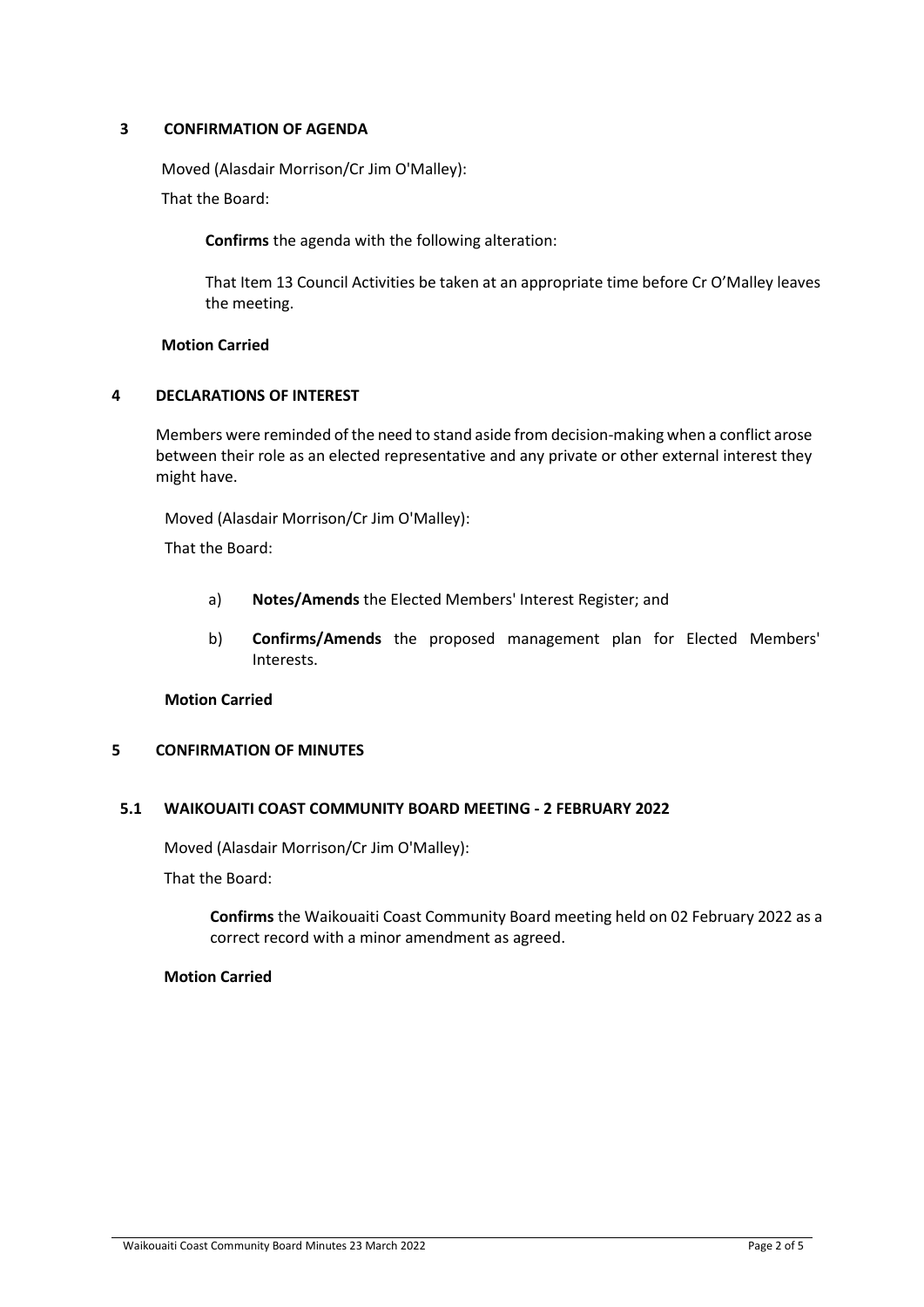#### **PART A REPORTS**

# **6 OTAGO REGIONAL COUNCIL - TRANSPORT MANAGER AND SENIOR COMMUNICATIONS ADVISOR**

The Otago Regional Council's Transport Manager (Doug Rodgers) and Senior Communications Advisor (Charlotte Flaherty) were in attendance to introduce themselves to the Board. They responded to members' questions.

### **7 HOUSING ACTION PLAN**

The Housing Action Plan Advisor (Gill Brown) was in attendance to provide an overview of the Housing Action Plan to the Board. She responded to members' questions.

#### **8 FUNDING UPDATE**

The report provided details of funding allocated to date.

Moved (Alasdair Morrison/Cr Jim O'Malley):

That the Board:

**Notes** the funding update.

## **Motion Carried**

## **9 GOVERNANCE SUPPORT OFFICER'S REPORT**

A report from Governance provided an updated on activities relevant to the Board's area, which included:

Draft DCC 2022/23 Annual Plan What DCC is Currently Consulting On Roadworks Schedule DCC Updates

Moved (Alasdair Morrison/Cr Jim O'Malley):

That the Board:

**Notes** the Governance Support Officer's Report.

**Motion Carried**

# **10 COMMUNITY PLAN**

There were no changes to the Waikouaiti Coast Community Board Community Plan.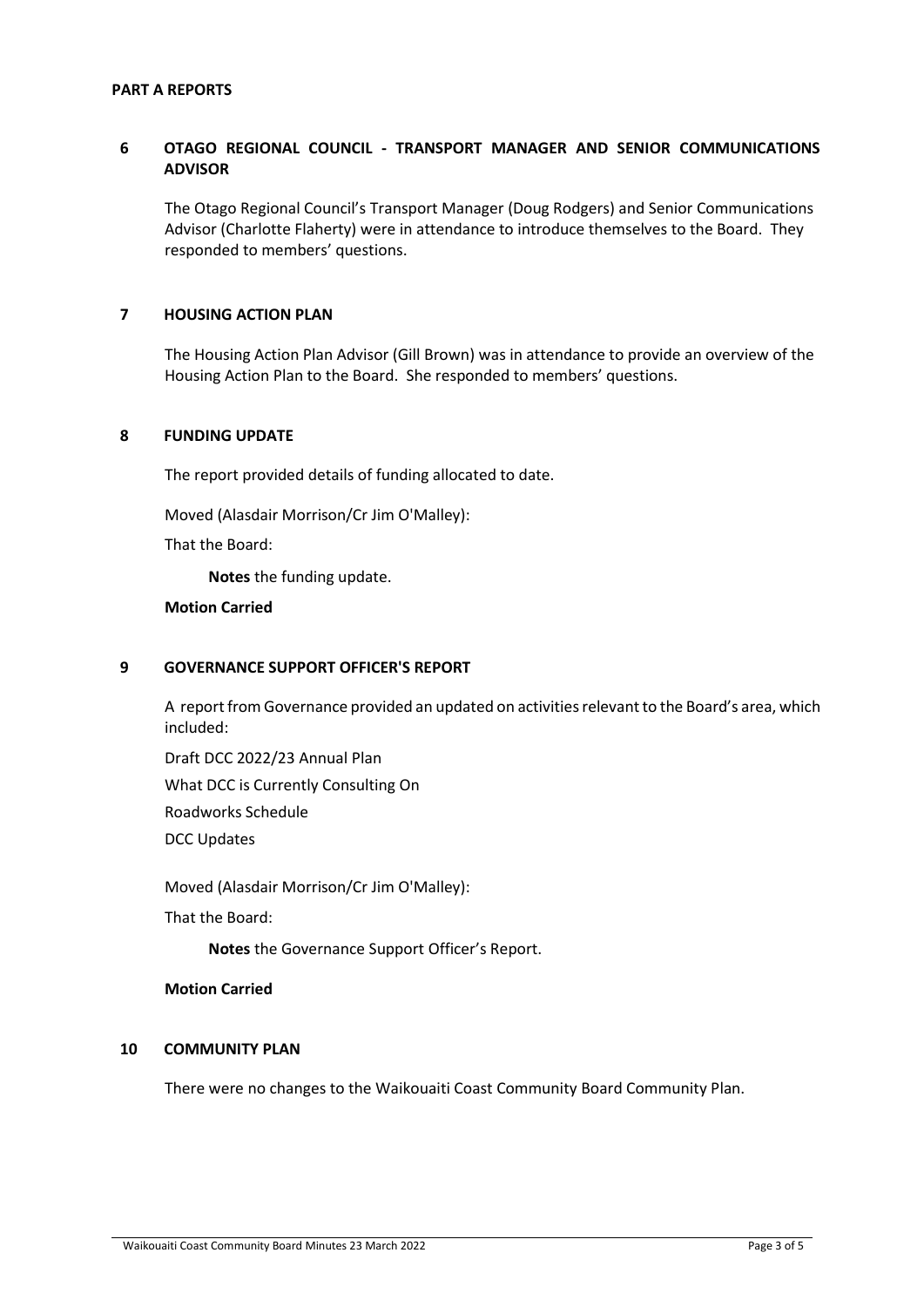## **11 CHAIRPERSON'S REPORT**

A verbal report from the Chairperson was provided at the meeting, which included:

Weekend Bus Services Firefighting Tanks General Vegetation Puketeraki Site

Moved (Alasdair Morrison/Cr Jim O'Malley):

That the Board:

**Notes** the Chairperson's report.

## **Motion Carried**

## **13 COUNCIL ACTIVITIES**

Councillor Jim O'Malley provided an update on matters of interest to the Board, which included:

Public Transport

Moved (Cr Jim O'Malley/Alasdair Morrison):

That the Board:

**Notes** the updates.

#### **Motion Carried**

### **12 BOARD UPDATES**

Board members to provide an update on activities and areas of responsibility, including:

#### **Keep Dunedin Beautiful (KDB)**

Mandy Mayhem-Bullock advised that she is now the Deputy Chair of Keep New Zealand Beautiful. She also advised that there had been a funding boost from the Waste Minimisation Fund to the "Do the right thing" campaign towards educating awareness. Trees for babies was to be held again this Mother's Day. She also advised that KDB were putting funding towards the replacement Bluey the Whale sign located at the Puketeraki site.

#### **Waikouaiti Recycling Centre Project**

Geraldine Tait and Andy Barratt advised that there was still concern around the processing of compost at the landfill site. Cr O'Malley advised that a workshop with OneCoast to discuss composting would be beneficial for the community.

#### **Waikouaiti Plantation Replanting Project**

Mark Brown advised that due to lockdown half of the planting season was lost but were preparing for another planting season next year.

Cr Jim O'Malley left the meeting at 6.45 pm.